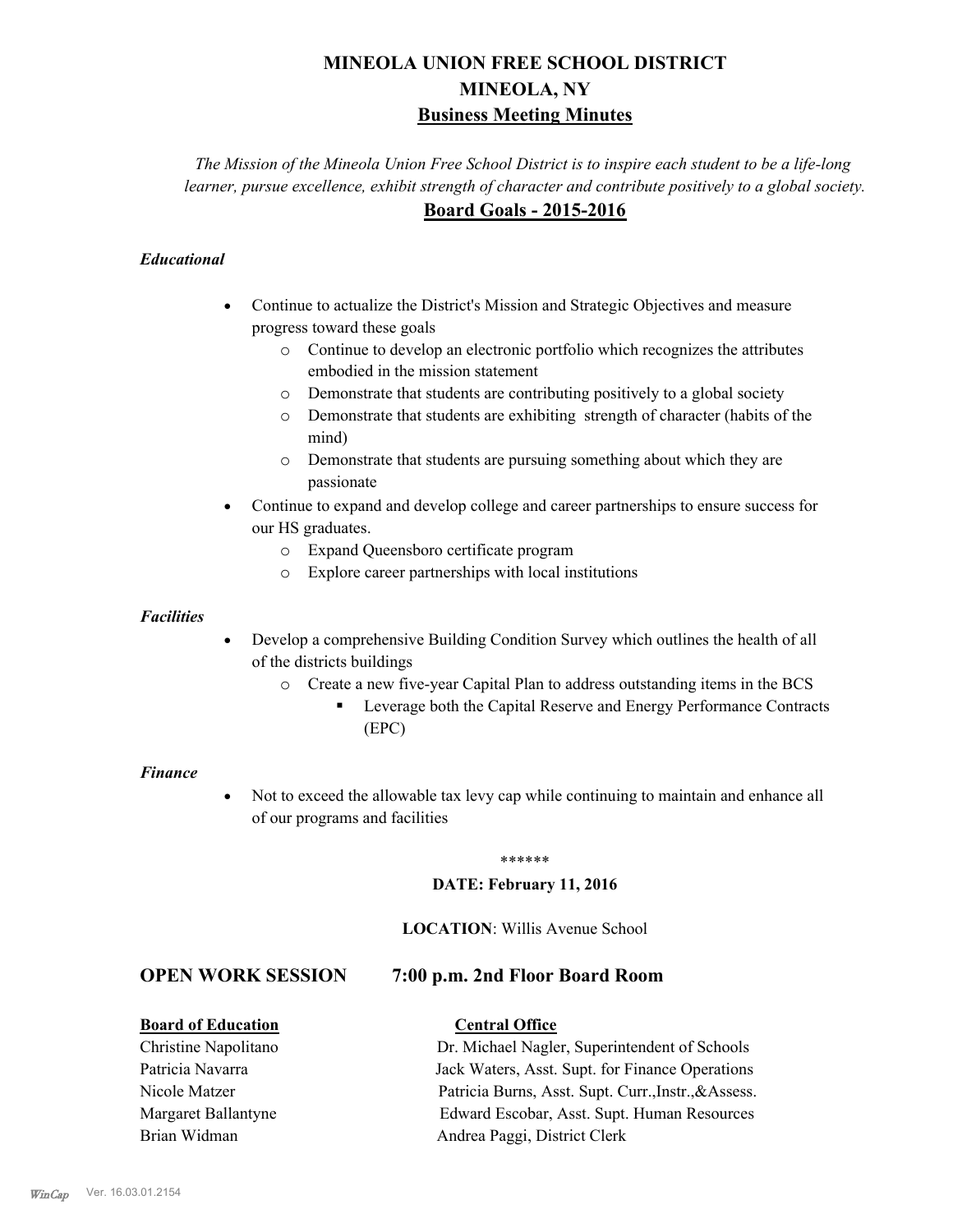#### **E. Dais & Visitor Introductions**

Guest: BA Schoen, Area 11 Director, NYSSBA

#### **F. High School Student Organization Report**

There was no Student Organization report this evening.

The Superintendent introduced a special guest, BA Schoen, who is here this evening to recognize some of our Board Members. Mr. Schoen stated that prior becoming the Area 11 Director, he had been a Board Member since 1986. He explained that NYS School Board Members must complete training within a year of being elected in order to continue to serve in that position. Mr. Schoen added that this requirement is unique for an elected volunteer position. He is here this evening to recognize three of the Board members who have gone above and beyond the requirement. Brian Widman was awarded the "Board Achievement Award"- 75 points; Margaret Ballantyne was awarded the "Board Excellence Award"- 150 points; and Nicole Matzer received "Board Mastery"- 250 points. Ms. Matzer was also given a folder and certificate for this honor. Ms. Napolitano stated that the Board members were unaware that Mr. Schoen would be here this evening. Christine Napolitano added that she is very proud of this Board and the time and effort that they all put in. This entire Board attends many of the activities throughout the District. She thanked the Board for all of their involvement.

#### **G. BOE Reports**

#### **a. Comments from Board Trustees**

Brian Widman started by thanking the custodians for all of their hard work in keeping walkways and parking lots cleared after the snow storm on February 5th, allowing for the performances of "Lion King" to go on as scheduled. Mr. Widman attended the FIRST Lego League Qualifying tournament and stated that there was a large turnout. He thanked Mr. Interrante and Ms. Fusco for all of their hard work. Brian Widman attended the presentation of "Ryan's Story" at the Middle School by John Halligan. Mr. Halligan tells the story of his son, Ryan, the bullying he endured and his suicide. Mr. Widman stated that this is a very powerful presentation and he recommends visiting the website "Ryan's Story". Mr. Widman also recommends that this presentation be done at the Middle School on an on-going basis. Brian stated that all he can say about "Lion King" is "Wow" and that it blew his mind. He thanked Mr. DeLuca for his vision of this play and the 200 students involved. Mr. Widman thanked all of the parents and students involved and everything was amazing. He is looking forward to the High School production.

Margaret Ballantyne wanted to acknowledge that in the Mineola American, there were eight different articles on the District. She was happy to see that many topics and students were being recognized. Dr. Ballantyne is very thankful for all of the parent participation that takes place. She stated that the "Lion King" was phenomenal. Dr. Ballantyne attended the PTSA meeting and there was a good turnout. Dr. Ballantyne attended the FIRST Lego League tournament and felt that everyone did a great job. Dr. Ballantyne was happy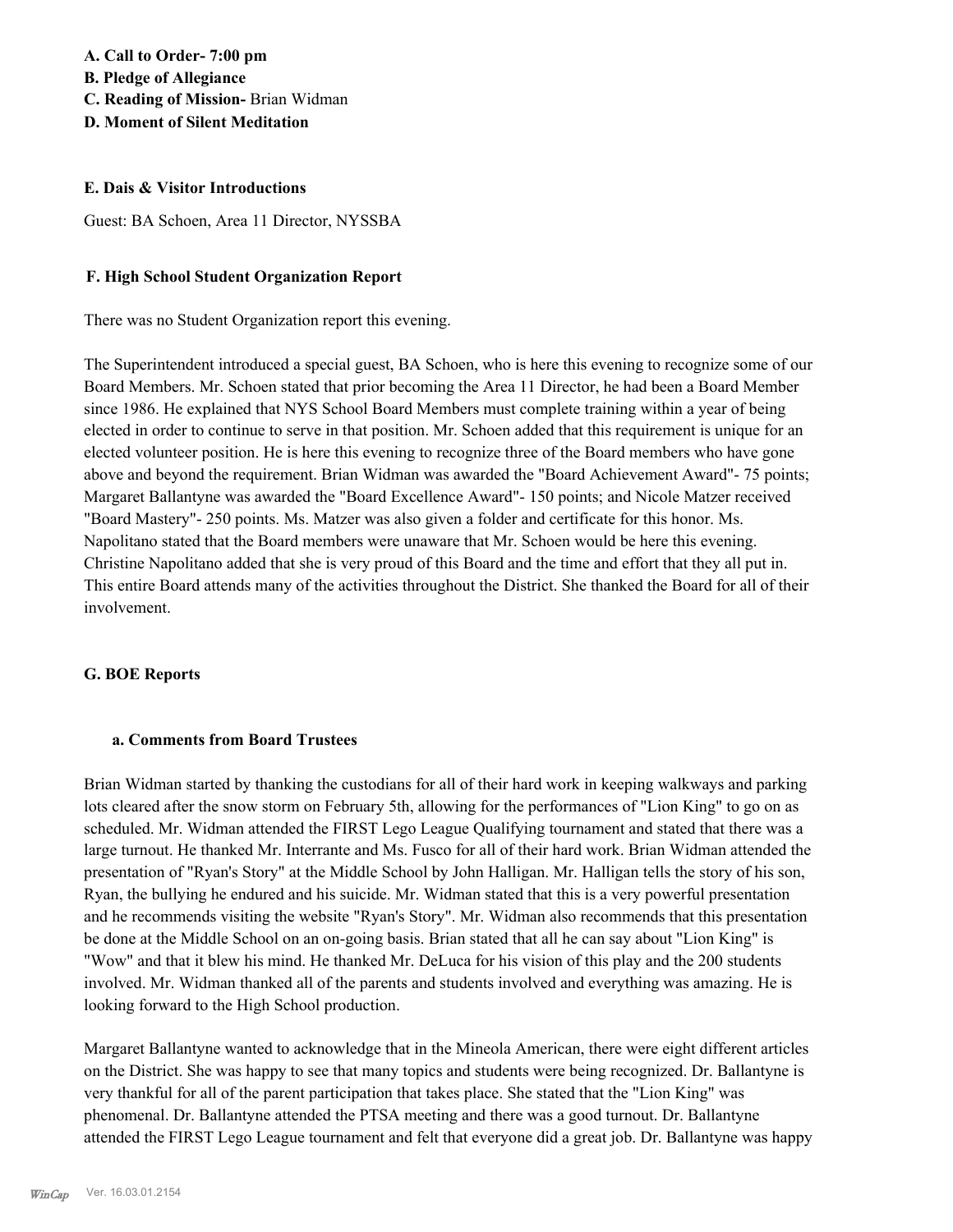to have the opportunity to see two students from the High School, Katie Shi and Emily Skupp present their research at the Jr. Science and Humanities Symposium held at York College. She enjoys seeing young women involved with science. Dr. Ballantyne is looking forward to the break.

Nicole Matzer began by congratulating everyone involved with the "Lion King" including Mr. DeLuca, teachers and students. She added that it was amazing to witness the transformation that took place. The costumes made by the students were amazing. Ms. Matzer thanked the Middle School PTA for bringing "Ryan's Story" back and feels that it should be done at least once every three years for students and parents. It is a heartbreaking story with a very important message. She attended the HS PTSA fundraiser- Paint Night at Angelina's. It was a lot of fun and she thanked the organizers. Ms. Matzer is looking forward to String Night and Jazz Night.

Patricia Navarra described the production of "Lion King" as breathtaking. It was amazing that 200 students were part of the production and loved that it went across the curriculum within the school. Ms. Navarra attended the HS PTSA Paint Night and it was very enjoyable. She thanked Angelina's for giving the PTSA the room for free and thanked all of the parent volunteers.

#### **b. Comments from Board President**

Christine Napolitano stated that the "Lion King" was extraordinary and she thanked everyone involved with the production. She attended the Mustang Stakes; it was a lot of fun and well attended. Ms. Napolitano was blown away by the First Lego League Tournament. The kids were all very excited and Mr. Interrante was very calm. She stated that a letter was sent to the District raving about the parent volunteers at the event. Ms. Napolitano visited the High School and saw all that was going on and all that still need to be done. Ms. Napolitano had the opportunity to attend an event for LIHSA featuring Billy Joel. Ms. Napolitano accompanied two students from the High School. Billy Joel talked and performed for two hours. Students had the opportunity to ask questions. The event was enjoyable and our students represented the District well.

#### **c. Comments from Superintendent**

Dr. Nagler spoke about the FIRST Lego League Qualifying tournament; 36 teams from around the island participated. The organizers raved about the custodians and the volunteers. Cindy Velez did a great job organizing the volunteers. The kids were very excited about participating. There were two teams from Mineola and the team which started out as the underdog ended up moving on in the competition. Dr. Nagler also coached his son's team in the event. The Junior FIRST Lego League Expo will take place at the High School on 2/27 and 8 teams from Jackson Avenue will be participating. On Tuesday, Dr. Nagler was on a conference call with several university representatives. Mineola was recognized by President Obama in his State of the Union address when he discussed the Computer Science for All Initiative. The conference call was for us to share what we do for students: kidOYO and next generation science standards. Today, Dr. Nagler was at the High School to participate in a video along with students and staff about Matt DeLuca. Mr. Owens found that the Tony's have a program in which they recognize teachers for their commitment to the arts. It is required that a video must be submitted. Mr. DeLuca is very committed to the drama program and hopefully he will be recognized for all that he does. Dr. Nagler attended the Mustang Stakes and won a prize-Mineola sportswear. Dr. Nagler reported that the windows have arrived and the work will begin 2/29. The windows will be replaced in one classroom per night starting at Meadow Drive. Once that school is complete, then they will move on to Hampton Street. Mr. Escobar, Mr. Waters, Mr. Romano and Dr. Nagler met with Michael Mark, architect, regarding the Building Condition Survey to start the planning the District course of action. He added that Ecosystem will be starting their work. Dr. Nagler reported that the High School field and ceiling project has been approved as a Level 1 project. The hope is to award the project at the April Business Meeting. The Superintendent has been looking over the personnel that will need to be replaced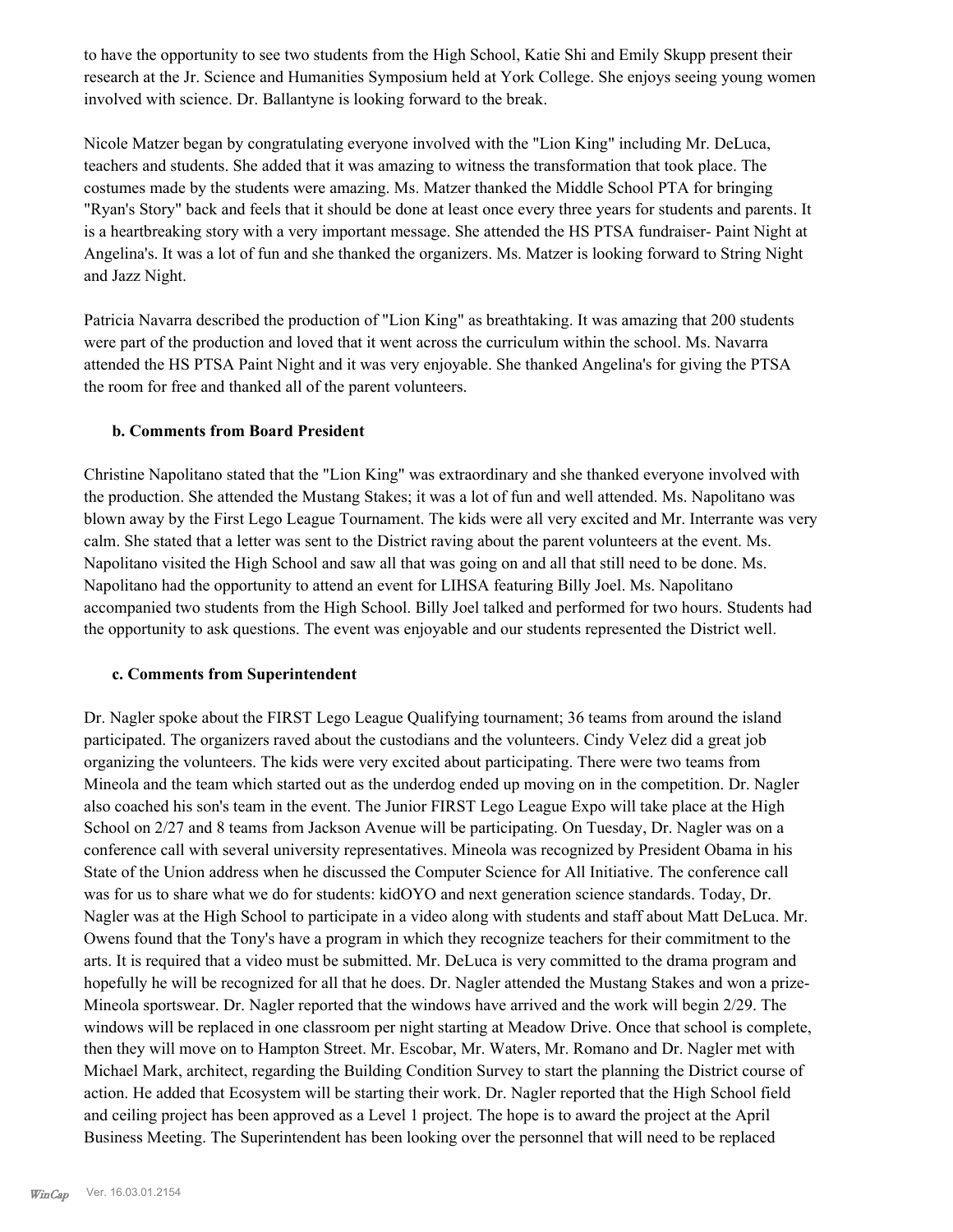including: teachers, Marc Licht and the Hampton Street principal. There will be ads in the NY Times at the beginning of March. There has been a request for Mineola to host a summit for teachers from NY and NJ on Saturday, May 7th- "Ed Tech Teachers". It was explained that they do not normally run these conferences in NY. Dr. Nagler stated that we would host 8 sessions on what we are doing. The Board was in agreement and gave the Superintendent permission to host this event. The State Education Department sent an anonymous survey to parents to rate the District's Special Education program. There were 111 responses and the SED was looking for a target satisfaction rating of 90 and Mineola received a 98.2. Dr. Nagler will forward the results to the Board.

#### **H. Old Business**

Ms. Napolitano asked the Board if there was any old business, but they did not have any at this time. Ms. Napolitano stated that she saw that there was a "Meet your child's I pad " at Hampton and Meadow and asked about parent turnout. Patricia Burns stated that parents were invited to come during the day to actually work on the device with their children and there was a session in the evening for those unable to be there during the day. She reported that turnout was good. Dr. Nagler added that the turnout of the devices is being done slowly and they have not gone home yet. The contracts will be going out to parents. He stated it is being done in this manner to set up a comfort level. Dr. Ballantyne feels that it is a good thing for the parents to actually to be able to go into the classroom and see how the technology is being used. There was no other old business.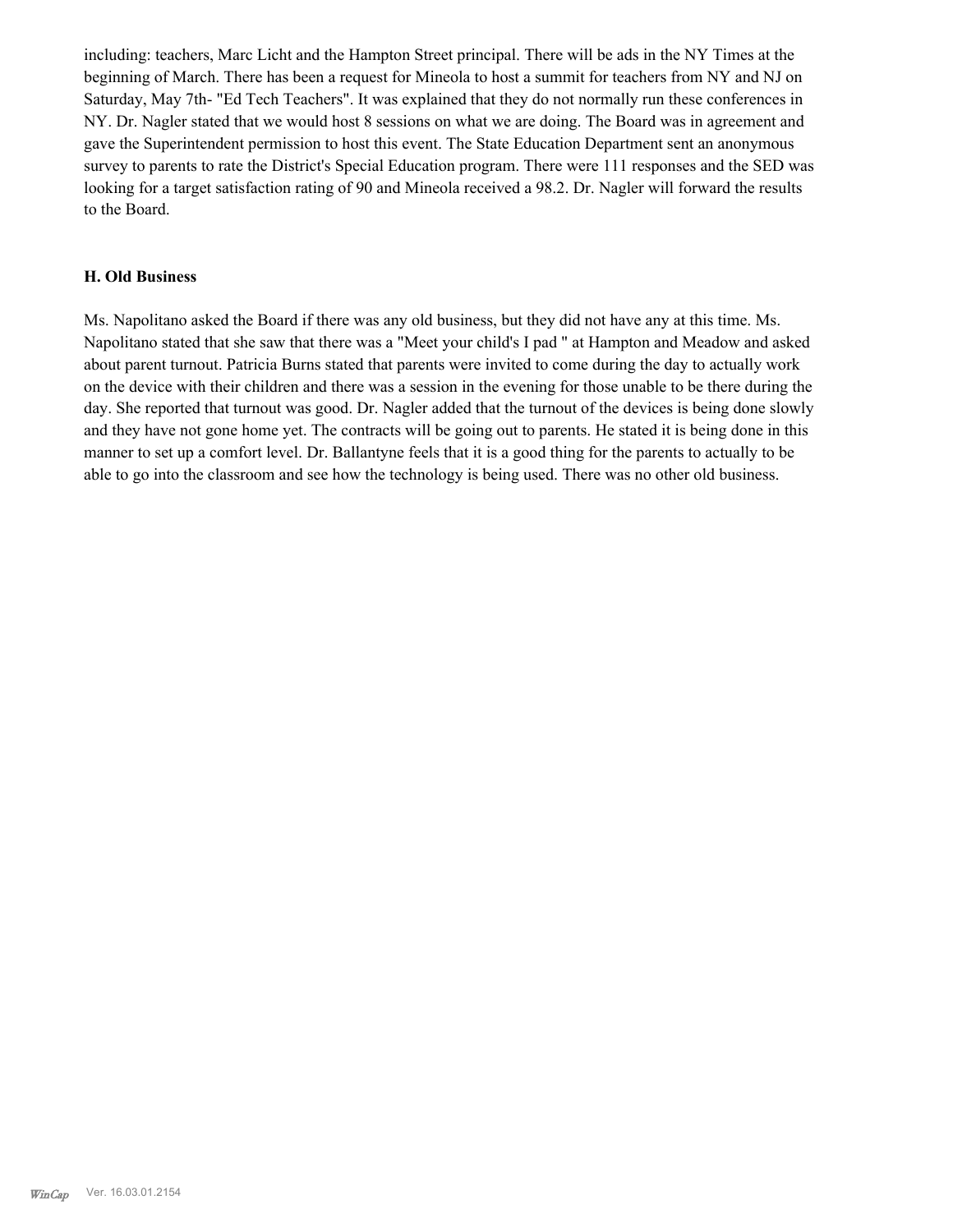#### **I. New Business**

#### **Second Reading & Adoption of Board Policy #7513- Administration of Medication**

**RESOLUTION # 51 - BE IT RESOLVED** that the Board of Education of the Mineola UFSD waives the second formal reading of Board Policy # 7513, Administration of Medication, due to its availability on the information table and moves its adoption.

| <b>Motion:</b> | Margaret Ballantyne |
|----------------|---------------------|
| Second:        | Patricia Navarra    |

| Yes: | Brian Widman         | No: | None |
|------|----------------------|-----|------|
|      | Margaret Ballantyne  |     |      |
|      | Nicole Matzer        |     |      |
|      | Patricia Navarra     |     |      |
|      | Christine Napolitano |     |      |

**Passed:** Yes

#### **Second Reading & Adoption of Board Policy #7521-Students with Life-Threatening Health Conditions**

**RESOLUTION # 52 - BE IT RESOLVED** that the Board of Education of the Mineola UFSD waives the second formal reading of Board Policy # 7521, Students with Life-Threatening Health Conditions, due to its availability on the information table and moves its adoption.

**Motion:** Patricia Navarra **Second:** Brian Widman

Discussion: Dr. Nagler stated that during public discussion at the last Board Meeting, a parent raised some concerns about her child's allergies and he feels that this policy covers those concerns. There was no additional discussion.

| Yes: | Brian Widman         | No: | None |
|------|----------------------|-----|------|
|      | Margaret Ballantyne  |     |      |
|      | Nicole Matzer        |     |      |
|      | Patricia Navarra     |     |      |
|      | Christine Napolitano |     |      |

**Passed:** Yes

#### **Second Reading & Adoption of Board Policy #8450- Homebound Instruction**

**RESOLUTION # 53 - BE IT RESOLVED** that the Board of Education of the Mineola UFSD waives the second formal reading of Board Policy # 8450, Homebound Instruction, due to its availability on the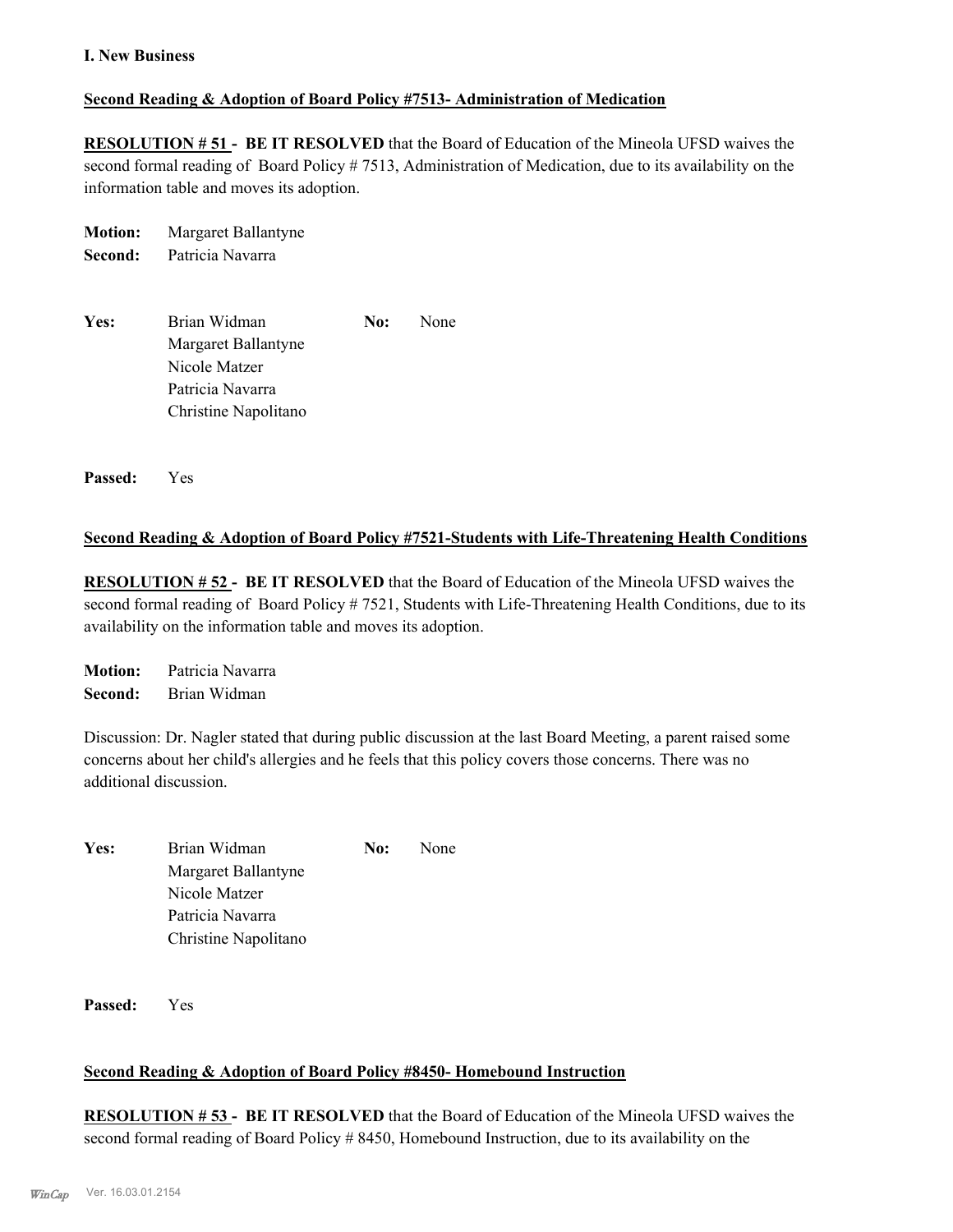information table and moves its adoption.

| <b>Motion:</b> | Margaret Ballantyne                                                      |     |      |
|----------------|--------------------------------------------------------------------------|-----|------|
| Second:        | Nicole Matzer                                                            |     |      |
| Yes:           | Brian Widman<br>Margaret Ballantyne<br>Nicole Matzer<br>Patricia Navarra | No: | None |
|                | Christine Napolitano                                                     |     |      |
|                |                                                                          |     |      |

**Passed:** Yes

#### **Approval of Substitute Teacher Pay**

**RESOLUTION # 54- BE IT RESOLVED** that the Board of Education of the Mineola UFSD approve an increase in teacher substitute pay to \$125 per diem, after a teacher works 30 consecutive days beginning February 1, 2016.

**Motion:** Nicole Matzer **Second:** Margaret Ballantyne

Discussion: Dr. Nagler explained the reasoning behind this resolution. There has been a shortage of substitutes this year. The subs available are looking for higher rates of pay and rates vary amongst the districts. Mineola has not secured the same amount of permanent subs as they have in the past. According to Dr. Nagler, when teachers are out it has become very difficult to cover the slot especially in the elementary schools. The District is trying to find a way to attract people to come to our schools. It was suggested by the Board, that the "30 consecutive days" could be an issue. Both Ms. Navarra and Dr. Ballantyne felt increments of 10 days would be more attainable. It was recommended that this be amended to state: the Board of Education approves an increase in teacher substitute pays as follows: to \$110 per diem after a teacher works ten (10) consecutive days; to \$120 per diem after a teacher works an additional ten (10) days and to \$130 per diem after a teacher works an additional ten (10) days, to be capped at \$130 per diem

beginning 2/1/16.

A motion was made by Margaret Ballantyne to amend resolution #54 and was second by Nicole Matzer. The Board was polled and all were in favor of amending the resolution as stated. Motion passed and there was no further discussion. The Board was then polled on amended resolution #54.

Yes: Brian Widman **No:** None Margaret Ballantyne Nicole Matzer Patricia Navarra Christine Napolitano

**Passed:** Yes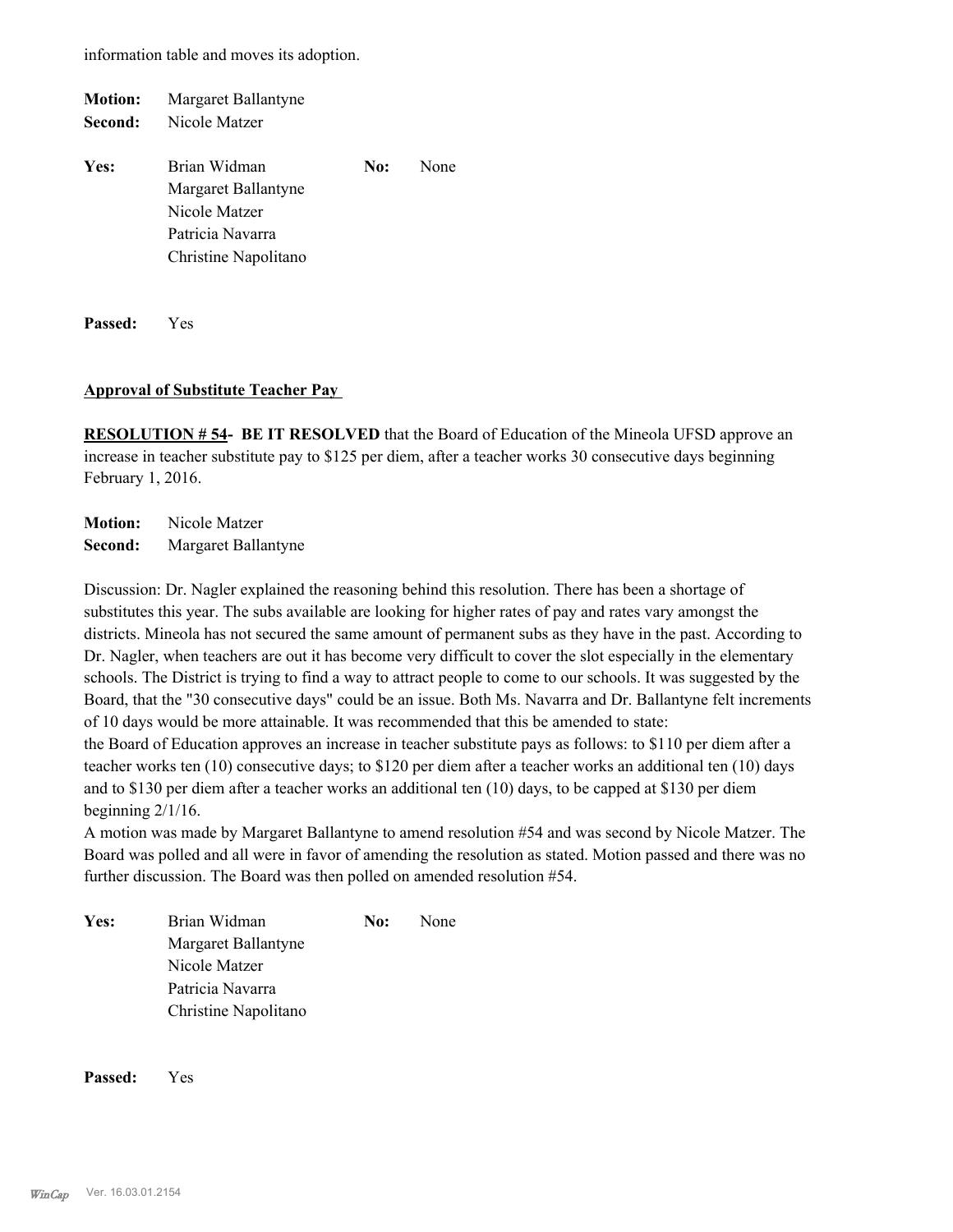**RESOLUTION # 55 - BE IT RESOLVED** that the Board of Education of the Mineola Union Free School District approves of the following information regarding the Annual Election and Budget Vote scheduled for May 17, 2016:

- (a) The District's Annual Election will be held on **Tuesday**, **May 17, 2016**.
- (b) The District Clerk be authorized to make all necessary arrangements for the registration of qualified voters and for the conduct of the District's Annual Election to be held on **Tuesday**, **May 17, 2016**, including the rental and delivery of voting machines and the publication of the necessary notices of public budget hearing, and of said registration, as required by law, in the **Mineola American and Williston Times.**
- (c) The polls on the date of the Annual Election will be open for the period from 6:00 a.m. to 9:00 p.m., both inclusive.
- (d) The polls for voting purposes at these locations will be designated as (1) Jackson Avenue School; and (2) Meadow Drive School.
- (e) Each of the Inspectors of Election and Registrars designated by the Board of Education serve for such Annual Election and be compensated in the sum of **\$10.00** per hour for their services.
- (f) The President of the Board of Education will be designated as Chairperson, calling the election to order.
- (g) The form and content of the notice of the Public Budget Hearing and of the registration of voters and the annual election including the dates, times and places thereof as set forth in such notices, all as prepared by the District Clerk and annexed hereto, be approved.
- (h) Dr. Nagler and Mrs. Paggi are designated as Poll Clerks to canvass "affidavit ballots" to meet at the Superintendent's Office on **Wednesday**, **May 18, 2016**, at 3:00 p.m. for such purpose.
- (i) The Budget Hearing will take place on **Thursday, May 5, 2016** at 7:00 p.m., at the Willis Avenue School, with regard to the special meeting.
- (j) A special evening registration of voters shall take place on **Tuesday**, **May 3, 2016**, from 4:00 p.m. to 8:00 p.m. at the Willis Avenue School, located at 121 Jackson Avenue, Mineola, NY 11501.
- **Motion:** Brian Widman **Second:** Patricia Navarra
- Yes: Brian Widman **No:** None Margaret Ballantyne Nicole Matzer Patricia Navarra Christine Napolitano

**Passed:** Yes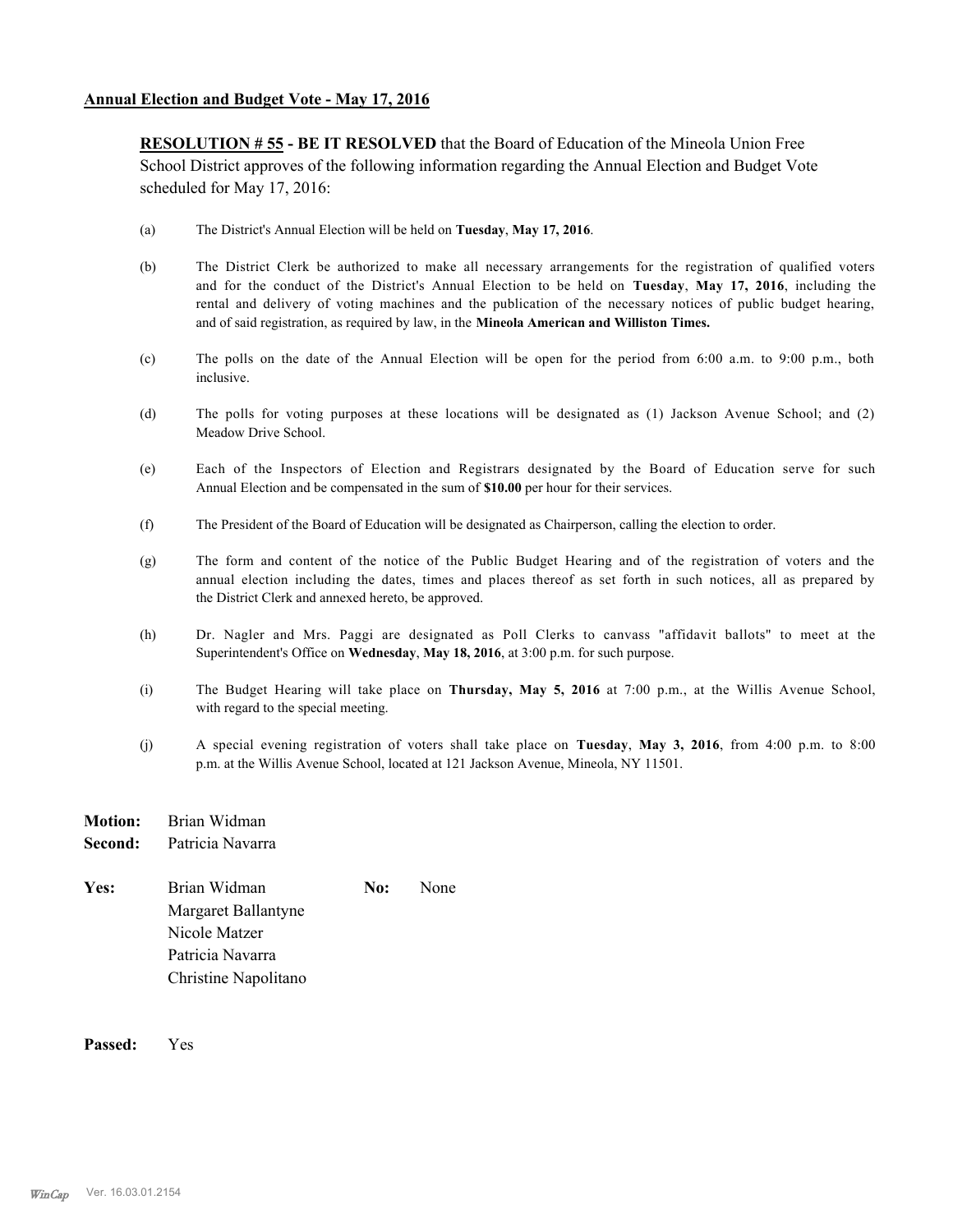#### **Approval of the Building Condition Survey**

**RESOLUTION # 56 - BE IT RESOLVED** that the Board of Education of the Mineola Union Free School District hereby accepts the 2015 Building Condition Survey (BCS) completed by Mark Design Studios Architecture, PC and hereby instructs MDS to file the survey with the NYSED.

| <b>Motion:</b> | Margaret Ballantyne |
|----------------|---------------------|
| Second:        | Nicole Matzer       |

Yes: Brian Widman **No:** None Margaret Ballantyne Nicole Matzer Patricia Navarra Christine Napolitano

**Passed:** Yes

#### **J. Consensus Agenda**

**RESOLUTION # 57- BE IT RESOLVED** that the Board of Education approves the consensus agenda items J.1.a. through J.5.c.1., as presented.

**Motion:** Patricia Navarra **Second:** Nicole Matzer

Discussion: Dr. Nagler stated that he wanted to bring to everyone's attention item 4.a.2 appointment of William Gilberg to Supervisor of Transportation. He is very happy to promote Mr. Gilberg. Dr. Nagler stated that Bill does his job very well and congratulates him on this promotion.

| Yes: | Brian Widman         | No: | None |
|------|----------------------|-----|------|
|      | Margaret Ballantyne  |     |      |
|      | Nicole Matzer        |     |      |
|      | Patricia Navarra     |     |      |
|      | Christine Napolitano |     |      |

**Passed:** Yes

#### 1. **Accepting of Minutes**

That the Board of Education accepts the minutes of the January 21, 2016 Business Meeting as presented. a.

#### 2. **Instruction**

- a. Resignation(s)
- That the Board of Education accepts the resignation of Jessica I. Hirsh, Teacher, effective June 30, 2016. 1.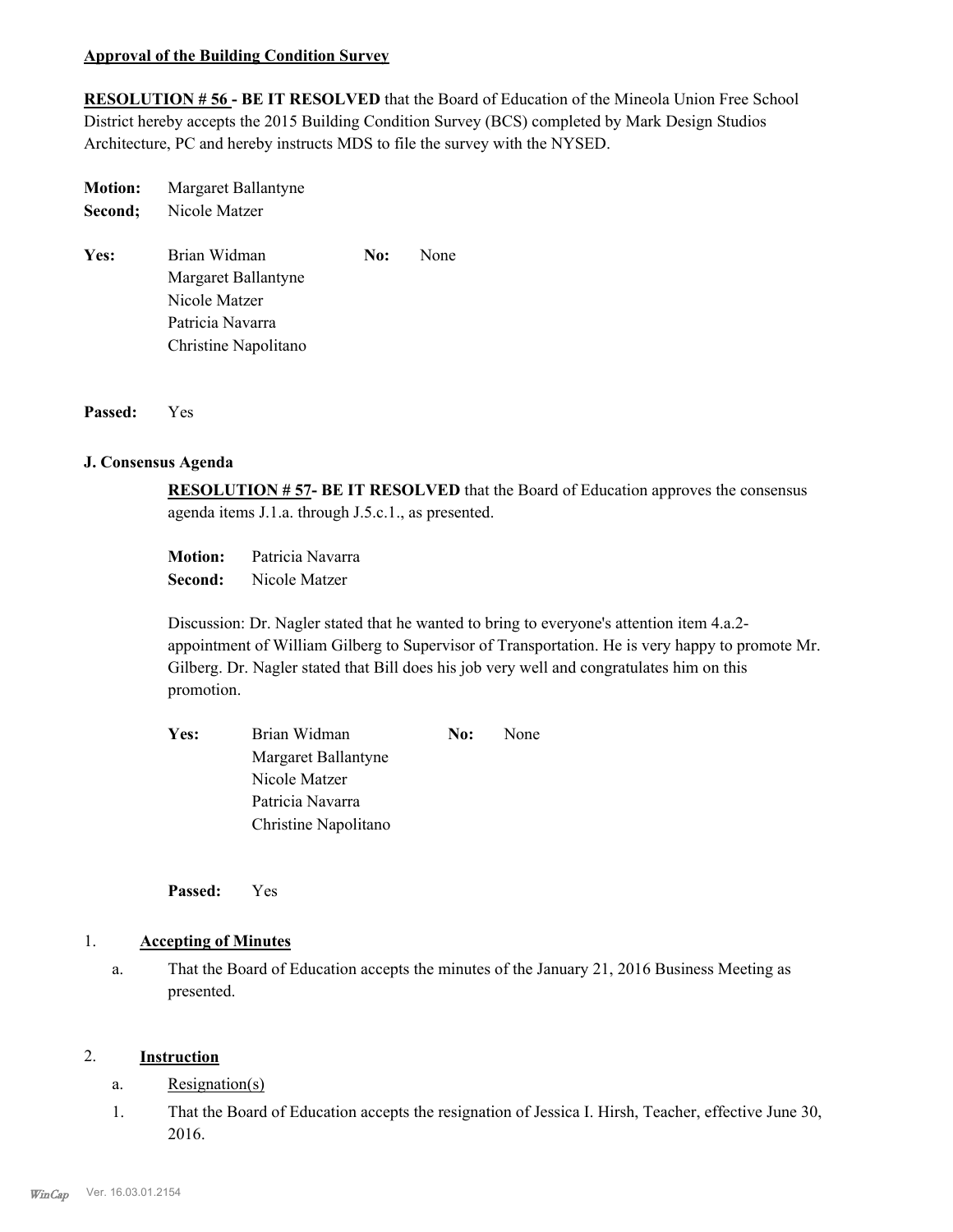#### b. Leave(s) of Absence/Child Rearing

- That the Board of Education grants a request to Nancy Rojas, for a Leave of Absence, for childrearing purposes, using accumulated sick days, starting approximately April 5, 2016. 1.
- That the Board of Education grants a request to Morgan Mercaldi, for a Leave of Absence, for child-rearing purposes, using accumulated sick days, starting approximately March 9, 2016. 2.
- That the Board of Education grants a request to Danielle Carretta, for a Leave of Absence, for child-rearing purposes, using accumulated sick days, starting approximately May 24, 2016. 3.

#### c. Appointments Instruction

That the Board of Education approves the appointment of Erica Perez-Flowers, to the position of part time hourly paid Speech Teacher, paid at an hourly rate of \$55.32, effective October 28, 2015 to June 30, 2016. 1.

#### d. Appointments 45 Day Subs

That the Board of Education approves the appointment of Kevin Shue, to the position of 45 Day Substitute Teacher for Kristin Frazer , effective 02/08/2016 to on or before June 30, 2016; Salary: Days 1-20, \$100.00, Days 21-39 \$110.00, Days 40-45 \$120, Day 46 MA, Step1, \$68,282. 1.

#### e. Appointment(S) Perm Sub

That the Board of Education approves the appointment of Samantha Stavish, to the position of Permanent Substitute Teacher at a daily rate of \$100.00, effective February 22, 2016 to May 31, 2016. 1.

That the Board of Education approves the appointment of the following coaches for the current

| school year:                       |                         |                |                |
|------------------------------------|-------------------------|----------------|----------------|
| <b>POSITION</b>                    | <b>EMPLOYEE NAME</b>    | <b>STEP</b>    | <b>STIPEND</b> |
| <b>Boys Varsity Baseball</b>       | Helmut Bohringer        | 3              | \$8,374        |
| Varsity Baseball Asst              | Robert Trenkle          | $\overline{2}$ | \$4,889        |
| Baseball- JV                       | Christopher M. Schacca  | 3              | \$5,799        |
| 7th grade Baseball                 | Jason Sauter            | 3              | \$5,460        |
| 8th grade Baseball                 | Michael A. Tavernite    | 3              | \$5,460        |
| Lacrosse- Varsity Boys             | Glenn M. Cocoman        | 3              | \$8,366        |
| Lacrosse- Varsity Asst Boys        | <b>Matthew Antoniou</b> | 3              | \$5,691        |
| <b>Boys JV Lacrosse Asst</b>       | Thomas J. Oswald        | 3              | \$5,364        |
| 7/8 Grade Boys Lacrosse            | Mark Miller             | 3              | \$5,442        |
| 7/8 Grade Boys Lacrosse            | Joseph P. Cerulli       | 3              | \$4,788        |
| Asst                               |                         |                |                |
| <b>Track-Spring Boys Varsity</b>   | John E. Fretz           | 3              | \$7,848        |
| <b>Track-Spring Girls Varsity</b>  | Thomas J. Leninger      | 3              | \$7,848        |
| Spring Track-Assistant             | Kevin A. Murphy         | 3              | \$5,337        |
| Softball-Varsity                   | Anthony Tramonte        | 3              | \$8,366        |
| Varsity Softball Asst              | Caitlin T. Orlando      | 3              | \$5,688        |
| JV Softball                        | <b>Hilary Hunter</b>    | 3              | \$5,799        |
| 7th Grade Softball                 | Peter C. Linderman      | 3              | \$5,075        |
| 8th Grade Softball                 | Vanessa Casper          | 3              | \$5,075        |
| <b>Girls Varsity Lacrosse</b>      | Frank J. Massaro        | 3              | \$8,366        |
| <b>Girls Varsity Lacrosse Asst</b> | Daniel Guido            | 3              | \$5,691        |
|                                    |                         |                |                |

#### Appointment(s) Coaches f.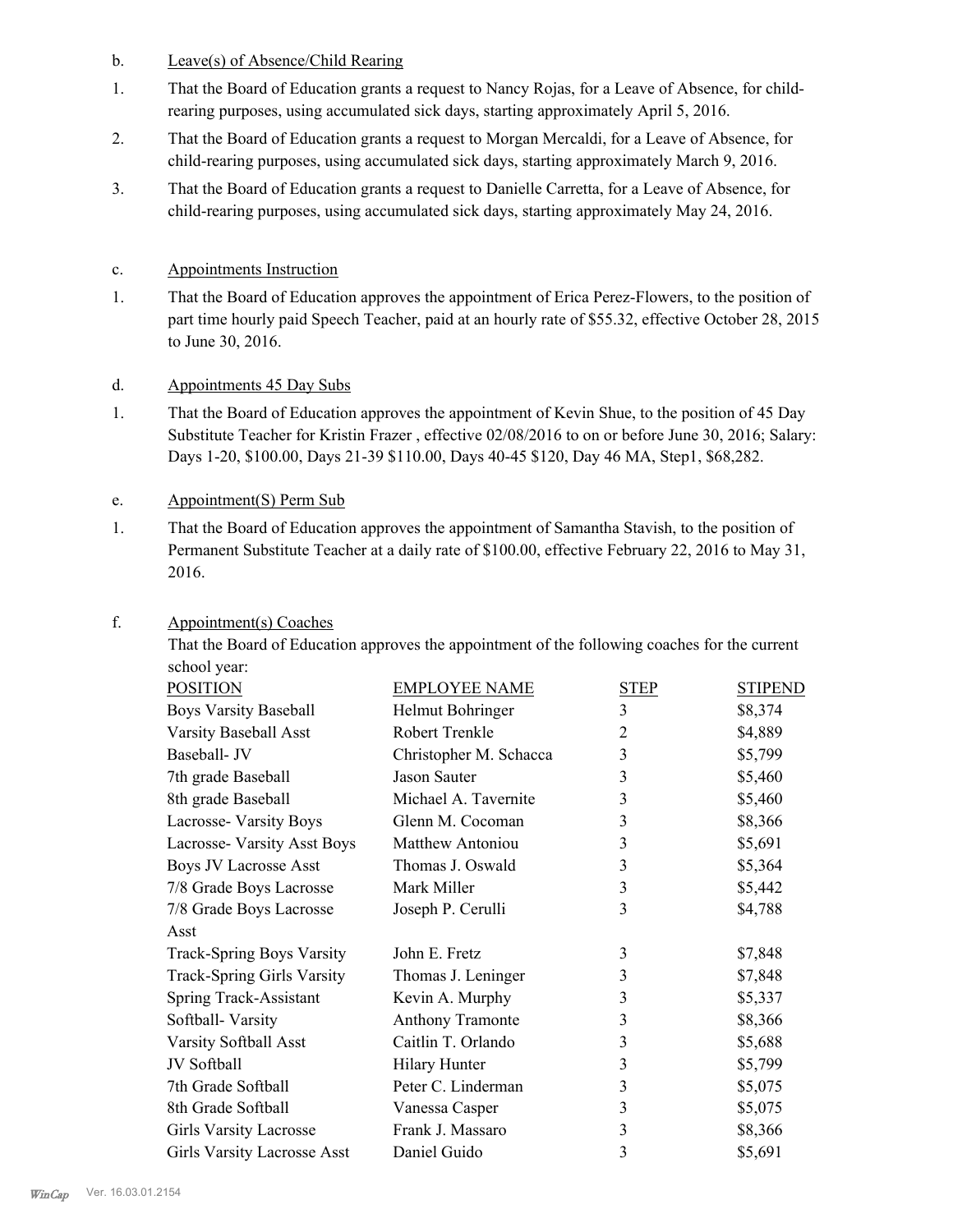| <b>POSITION</b>          | <b>EMPLOYEE NAME</b> | <b>STEP</b> | <b>STIPEND</b>   |
|--------------------------|----------------------|-------------|------------------|
| Girls JV Lacrosse        | Samantha Stavish     |             | \$4,605          |
| 7th Grade Girls Lacrosse | Katherine P. Bennett | 3           | \$5,442          |
| 8th Grade Girls Lacrosse | Elizabeth R. Reilly  | 3           | \$5,442          |
| <b>Athletic Trainer</b>  | Kevin M. LaPlatney   |             | \$38.43 per hour |
| Lacrosse-Junior Varsity  | Jamie McAndrew       |             | \$4,605.00       |

#### Appointment(s) Club/Stipends g.

That the Board of Education approves the following Club/stipend recommendations for the current school year:

| <b>POSITION</b> | EMPLOYEE NAME         | <b>STIPEND</b>                            |
|-----------------|-----------------------|-------------------------------------------|
| <b>Robotics</b> | Vincent J. Interrante | $$909.00$ (amend stipend from $10/1/15$ ) |
| <b>Robotics</b> | Melissa Fusco         | $$909.00$ (amend stipend from $10/1/15$ ) |

## 3. **Instruction: Contracted**

a. That the Board of Education approves an agreement between the Mineola UFSD and Linda Annapolen, consultant to perform Instructional Coaching with teachers in Fundations and Professional Development workshops for the 2015- 2016 school year.

b. That the Board of Education approves the Special Education Services contracts for Parentally-Placed Students between the Mineola UFSD and the NYC Department of Education for the 2014- 2015 school year.

c. That the Board of Education approves the Special Education Services contracts for Parentally-Placed Students between the Mineola UFSD and the Roslyn UFSD for the 2014- 2015 school year.

### 4. **Civil Service**

## a. Appointments

- That the Board of Education approve the appointment of Sheri Ragolia, to the position of .5 Nurse to replace Ursula Stahl, effective January 25, 2016. Salary is \$22,765 on Step 1. 1.
- That the Board of Education approve the appointment of William Gilberg, Assistant Supervisor of Transportation, to Supervisor of Transportation, effective February 1, 2016. Salary is \$110,000, pro-rated. 2.
- That the Board of Education approve the appointment of Renee Aufiero, to the position of 11 month Typist Clerk in Buildings & Grounds, to replace Elaine Cook, effective March 1, 2016. Salary will be \$39,323 on Step 2; probation is 26 weeks. 3.
- That the Board of Education approve the appointment of Christopher Howard, to the position of Bus Driver/ Mechanic, to replace Matthew Bielawa who retired, effective February 16, 2016. Salary will be \$48,511 on Step 4; probation 26 weeks. 4.
- That the Board of Education approve the appointment of Olga Santoli, part time Bus Aide, to the position of full time Bus Attendant to replace Daisy Aviles who retired, effective February 1, 2016. Salary is \$23,278 on Step 2; probation is 26 weeks. 5.
- That the Board of Education approve the appointment of Janine Miller, to the position of part time, One to One Teacher Aide at the Middle School, effective February 22, 2016. Salary will be \$13.95 per hour. 6.
- That the Board of Education approve the appointment of Anney Johnson, to the position of Substitute Nurse, effective February 1, 2016. Salary is \$125 per day. 7.
- That the Board of Education approve the appointment of Jolly Itty, to the position of Substitute Nurse, effective February 22, 2016. Salary is \$125 per day. 8.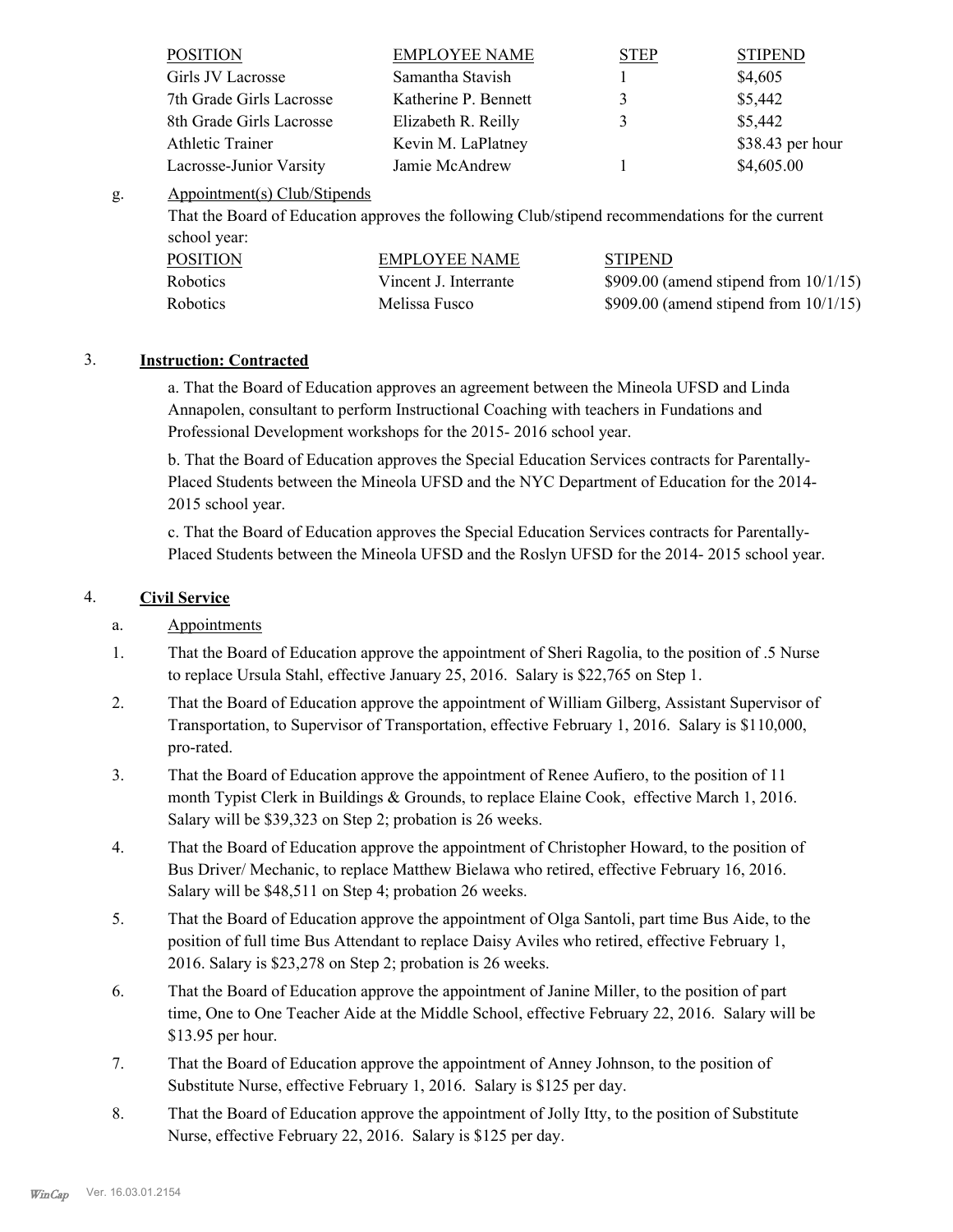- That the Board of Education approve the appointment of Robin Stephens-Roach, to the positions of Clerical and Teacher Aide Substitute, effective February 22, 2016. Salary of the Teacher Aide Sub is \$13.95 per hour and Clerical is \$15.00 per hour. 9.
- b. Leave(s) of Absence
- That the Board of Education grant a request to Esmirna Pena, part time Greeter at Hampton Street School, for a Leave of Absence, due to a family emergency, effective February 1, 2016 through April 22, 2016. 1.
- c. Leave(s) of Absence
- That the Board of Education approve a paid Medical Leave of Absence to Linda Spagnola, 12 month Senior Stenographer in the Superintendent's Office, effective January 22, 2016, due to surgery. Return date is approximately 6 weeks. 1.

#### 5. **Business /Finance**

#### a. **Treasurer's Report**

1. That the Board of Education accepts the Treasurer's report for the period ending December 31, 2015 and directs that it be placed on file.

#### b. **Approval of Invoices and Payroll**

That the Board of Education accepts the Invoices and Payroll for the period ending January 31, 2016

| $A/P$ Warrant #13      | January 13, 2016 | \$1,302,351.26 |
|------------------------|------------------|----------------|
| $A/P$ Warrant # 14     | January 27, 2016 | \$1,251,190.85 |
| January Wire Transfers |                  | \$337,376.17   |

#### **TOTAL EXPENSES \$ 2,890,918.28**

PAYROLL # 13 & # 14

| General | \$4,053,758.66 |
|---------|----------------|
| F Fund  | \$47,535.38    |

**TOTAL PAYROLL \$4,101,294.04**

#### c. **Budget Appropriation Adjustment**

1. That the Board of Education approves the transfer of funds, in the amount of \$45,000 from Budget code: 5510-502-00-7999 to Budget code: 5540-401-10-9299 to cover the cost of two additional out of district bus routes per PPS agreement.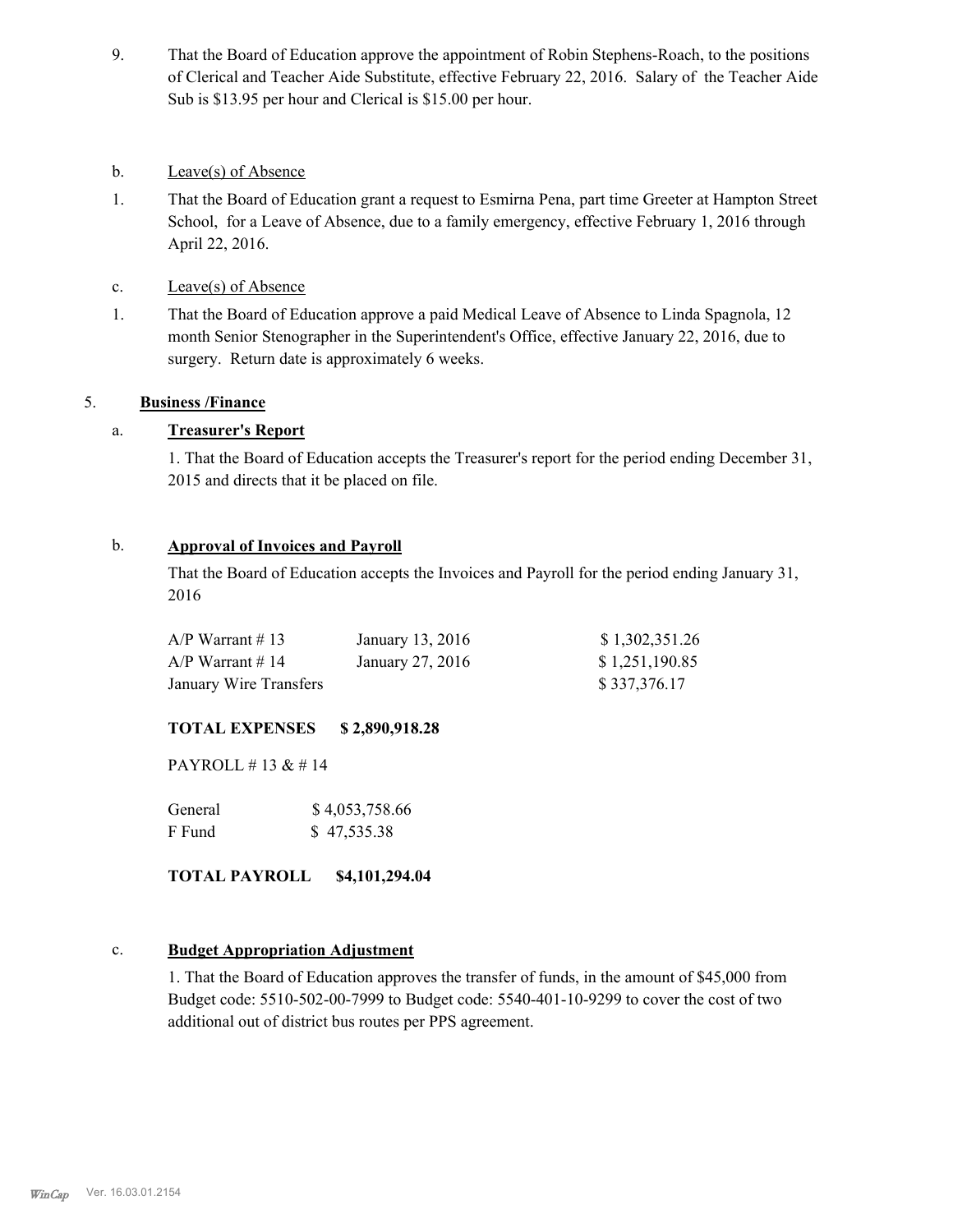#### **K. Superintendent's Report**

# Superintendent of Schools' Reports for 2/11/16 Presentations:

# 1. Tax Cap Calculation

Tonight, Dr. Nagler presented the "Explanation of the Tax Levy Cap". \*This presentation can be found on the District website, on the Board of Education page, under the heading presentations. Dr. Nagler stated that the 2% Cap is not a true term and for the 2016-17 school year, it is actually .12%. He also added that the tax base growth factor also does not truly reflect Mineola. The Superintendent presented some information that is effecting the calculations this year. He referred to the "LIPA Saga" which is resulting in the question: what levy do we use? The County changed levies in September. The result of this change required a shift in the adjusted based proportion- Class 1 increased 2%. The tax levy voted upon in May 2015 was 80,124,481 but the levy after LIPA PILOT was 78,853,503. The PILOT was 1,270,978. Dr. Nagler presented Part 1 of the formula used to determine the levy cap. One major problem is that for the PILOTs, the district is not getting the amounts that we were told, we are getting less. He explained that means that we are getting less revenue than we budgeted. Also, for the LIPA PILOT, there is no schedule and we have no idea what it will be. Dr. Nagler presented the Capital Expense Exemptions 2015-2016 which total \$2,254,440. Dr. Nagler displayed the completed Part 1 of the formula, which equals an adjusted prior year tax levy of 78,414,063. Next, he displayed the formula for determining the tax levy. The estimated Capital Expense Exemption for 2016- 2017 is a decrease of \$74,440 from 2015/16. After completing the calculations, the new levy is \$78,843,160 and the old levy was \$78,853,503; therefore the increase in levy is (10,343) or -0.01%.

What does a negative levy cap mean? The Superintendent stated that it is still very important for the budget to pass. If it fails, we go into a "contingency budget" of 0%. He explained that although that would be an increase, the district would lose all equipment. Dr. Nagler emphasized that we would not lose program. Dr. Nagler discussed the "roll over" budget, both pension systems and debt went down. He cautioned that we should no look for TRS and ERS to go down again. As far as Revenue: the 2015-2016 State Aid was not included in last year's budget, because it was contingent on the approved APPR. The District did receive the money and booked it. The Governor's proposed State Aid for 2016- 2017 is \$267,854. Dr. Nagler feels that the District will be okay. Ms. Napolitano is troubled by the best way to explain to the community the importance of passing the budget. Dr. Nagler stated that he does not believe that the Governor and State Senators and the assembly realized that this could happen when they originally put the tax cap in place. He added that the District will be fine next year, but it will be interesting to see how this will play out in the coming years. Dr. Nagler explained that this presentation just establishes the levy; there will be many more upcoming budget conversations.

#### Superintendent Comments

The Superintendent had no additional comments this evening but stated that he was in need of an Executive Session.

#### **L. Public Comments**

Ms. Napolitano opened the floor to public comments; however there were none this evening.